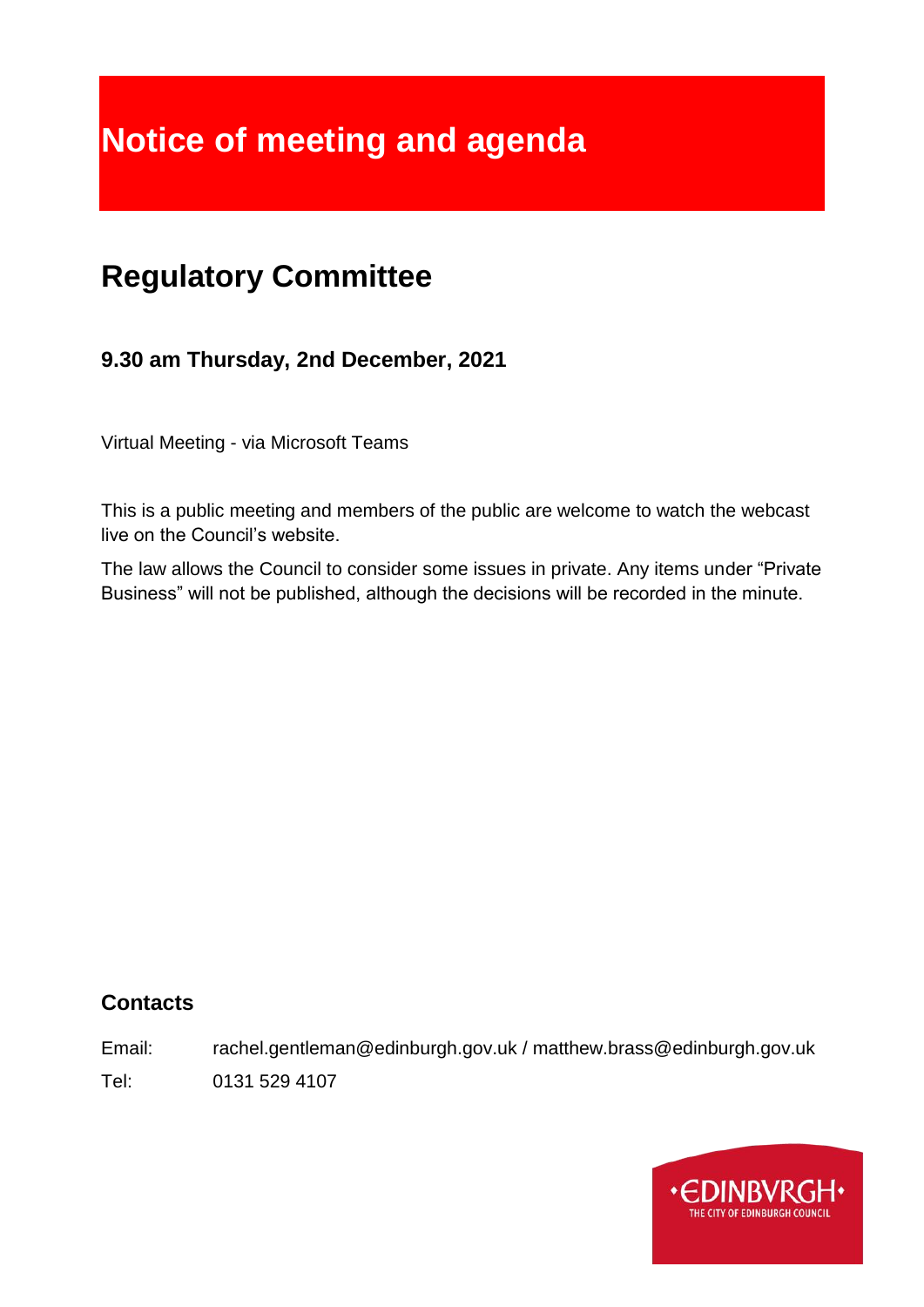## **1. Order of Business**

**1.1** Including any notices of motion and any other items of business submitted as urgent for consideration at the meeting.

## **2. Declaration of Interests**

**2.1** Members should declare any financial and non-financial interests they have in the items of business for consideration, identifying the relevant agenda item and the nature of their interest.

#### **3. Deputations**

**3.1** If any.

### **4. Minutes**

| 4.1                           | Minute of the Regulatory Committee of 26 October 2021 -<br>submitted for approval as a correct record                                                                | $5 - 6$   |
|-------------------------------|----------------------------------------------------------------------------------------------------------------------------------------------------------------------|-----------|
| <b>5. Rolling Actions Log</b> |                                                                                                                                                                      |           |
| 5.1                           | <b>Rolling Actions Log</b>                                                                                                                                           | $7 - 16$  |
| <b>6. Business Bulletin</b>   |                                                                                                                                                                      |           |
| 6.1                           | <b>Regulatory Committee Business Bulletin</b>                                                                                                                        | $17 - 20$ |
| <b>7. Executive Decisions</b> |                                                                                                                                                                      |           |
| 7.1                           | Review of Taxi Fare Structure – Outcome of Consultation –<br>Report by the Executive Director of Place                                                               | $21 - 34$ |
| 7.2                           | Criminal Records Checks for Taxi and Private Hire Driver Licence<br>Applicants Born Outwith the United Kingdom – Report by the<br><b>Executive Director of Place</b> | $35 - 42$ |
| 7.3                           | Response to Motion on Street Occupation, Trading, Licensing<br>and Permits – Report by the Executive Director of Place                                               | 43 - 48   |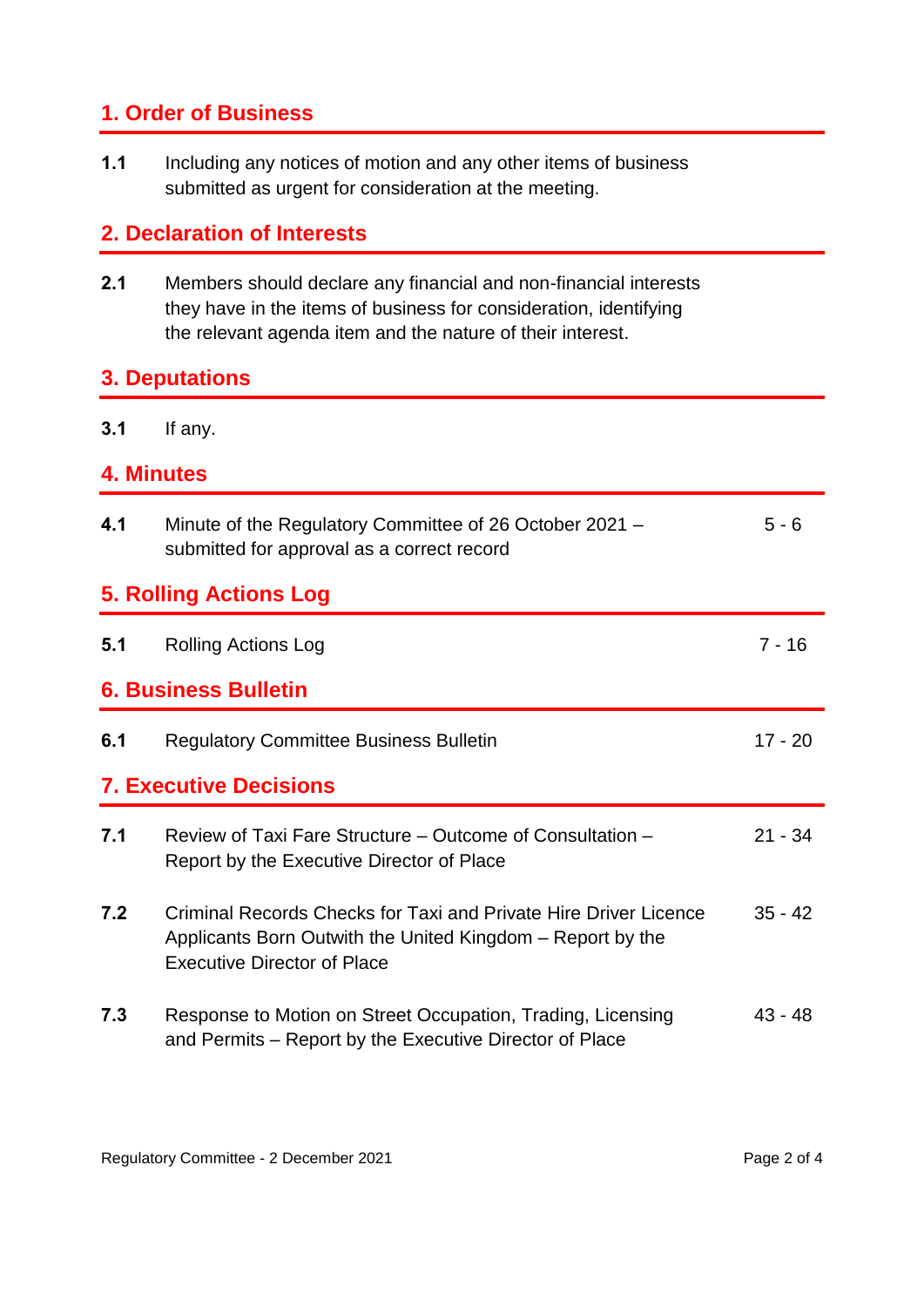**7.4** Air Weapons and Licensing (Scotland) Act 2015 - Sexual Entertainment Venues – Proposed Resolution, Policy and Conditions – Report by the Executive Director of Place

#### **8. Routine Decisions**

**8.1** None.

#### **9. Motions**

**9.1** None.

#### **Nick Smith**

Service Director, Legal and Assurance

#### **Committee Members**

Councillor Catherine Fullerton (Convener), Councillor Denis Dixon (Vice-Convener), Councillor Scott Arthur, Councillor Max Mitchell, Councillor Joanna Mowat, Councillor Susan Rae, Councillor Cameron Rose, Councillor Neil Ross and Councillor Donald Wilson

#### **Information about the Regulatory Committee**

The Regulatory Committee consists of 11 Councillors and is appointed by the City of Edinburgh Council.

This meeting of the Regulatory Committee is being held virtually by Microsoft Teams.

#### **Further information**

If you have any questions about the agenda or meeting arrangements, please contact Rachel Gentleman, Committee Services, City of Edinburgh Council, Business Centre 2.1, Waverley Court, 4 East Market Street, Edinburgh EH8 8BG, Tel 0131 529 4107, email rachel.gentleman@edinburgh.gov.uk / matthew.brass@edinburgh.gov.uk.

The agenda, minutes and public reports for this meeting and all the main Council committees can be viewed online by going to the Council's online [Committee Library.](https://democracy.edinburgh.gov.uk/ieDocHome.aspx?bcr=1)

Live and archived webcasts for this meeting and all main Council committees can be viewed online by going to the Council's [Webcast Portal.](https://edinburgh.public-i.tv/core/portal/home)